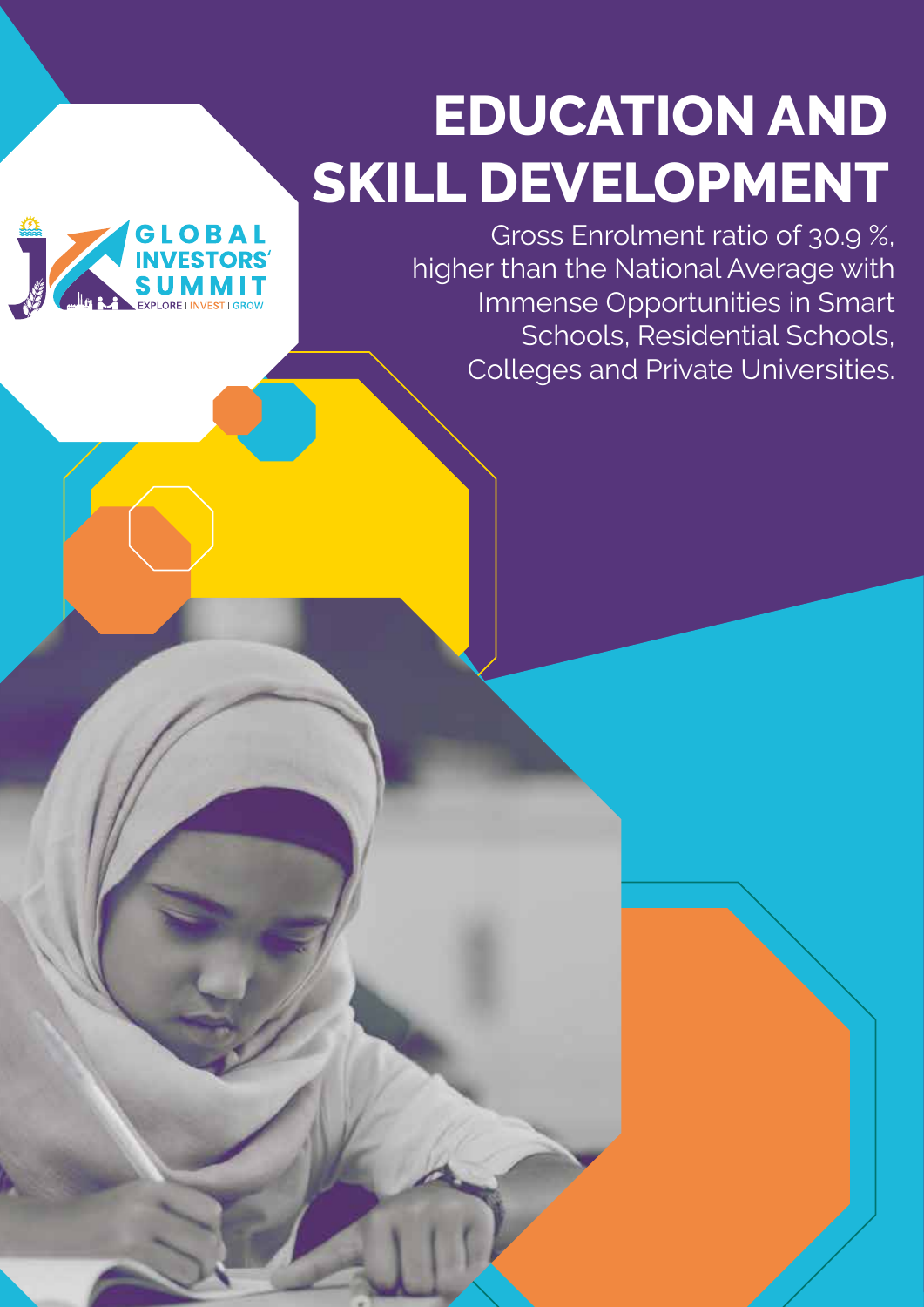

| <b>Key Indicators*</b>                                                | <b>No</b> |
|-----------------------------------------------------------------------|-----------|
| <b>Total Population (Crore)</b>                                       | 1.25      |
| <b>Literacy Rate</b>                                                  | 67.2      |
|                                                                       | 12.5      |
| Population in 18-23 age group (Lakh)<br>Share to total population (%) | (10.7%)   |
| Share of state 18-23 population to<br>all-India 18-23 population      | 0.9%      |
| <b>Gross Enrollment Ratio</b>                                         | 30.9      |
| Universities                                                          |           |
| <b>Total No. of Universities</b>                                      | 12        |
| Total estimated enrolment (Lakh)                                      | 13.4      |
| Colleges                                                              |           |
| <b>Total No. of Colleges</b>                                          | 293       |
| Average Enrolment per Institution                                     | 799       |
| <b>Total Professional Colleges</b>                                    | 25        |
| <b>Standalone Institutions</b>                                        |           |
| <b>Total No. of Institutions</b>                                      | 105       |
| Average Enrolment per Institution                                     | 161       |
| Total estimated enrolment (Lakh)                                      | 1.2       |
| <b>ITIs &amp; Polytechnic</b>                                         |           |
| <b>ITIs</b>                                                           | 110       |
| Polytechnics                                                          | 29        |

4

 $\overline{2}$ 

|   | <b>Premier Institutes of J&amp;K</b>                            |  |
|---|-----------------------------------------------------------------|--|
|   | Indians Institute of Technology,<br>Jammu                       |  |
|   | Indian Institute of Management,<br>Jammu                        |  |
|   | <b>Indian Institute of Mass</b><br>Communication                |  |
|   | National Institute of Technology,<br><b>Srinagar</b>            |  |
|   | National Institute of Fashion<br>Technology, Srinagar           |  |
|   | University of Kashmir                                           |  |
|   | University of Jammu                                             |  |
|   | <b>Central University, Srinagar</b>                             |  |
|   | Central University, Jammu                                       |  |
|   | Sher-e-Kashmir Institute of Medical<br><b>Sciences</b>          |  |
|   | Central University of Kashmir                                   |  |
|   | <b>Islamic University of Science and</b><br>technology, Kashmir |  |
|   | Shri Mata Vaishno Devi                                          |  |
|   | University(SMVDU), Katra                                        |  |
| b | Baba Ghulam Shah Badshah                                        |  |
|   | University, Rajouri                                             |  |
|   | All India Institute of                                          |  |
|   | <b>Medical Sciences</b>                                         |  |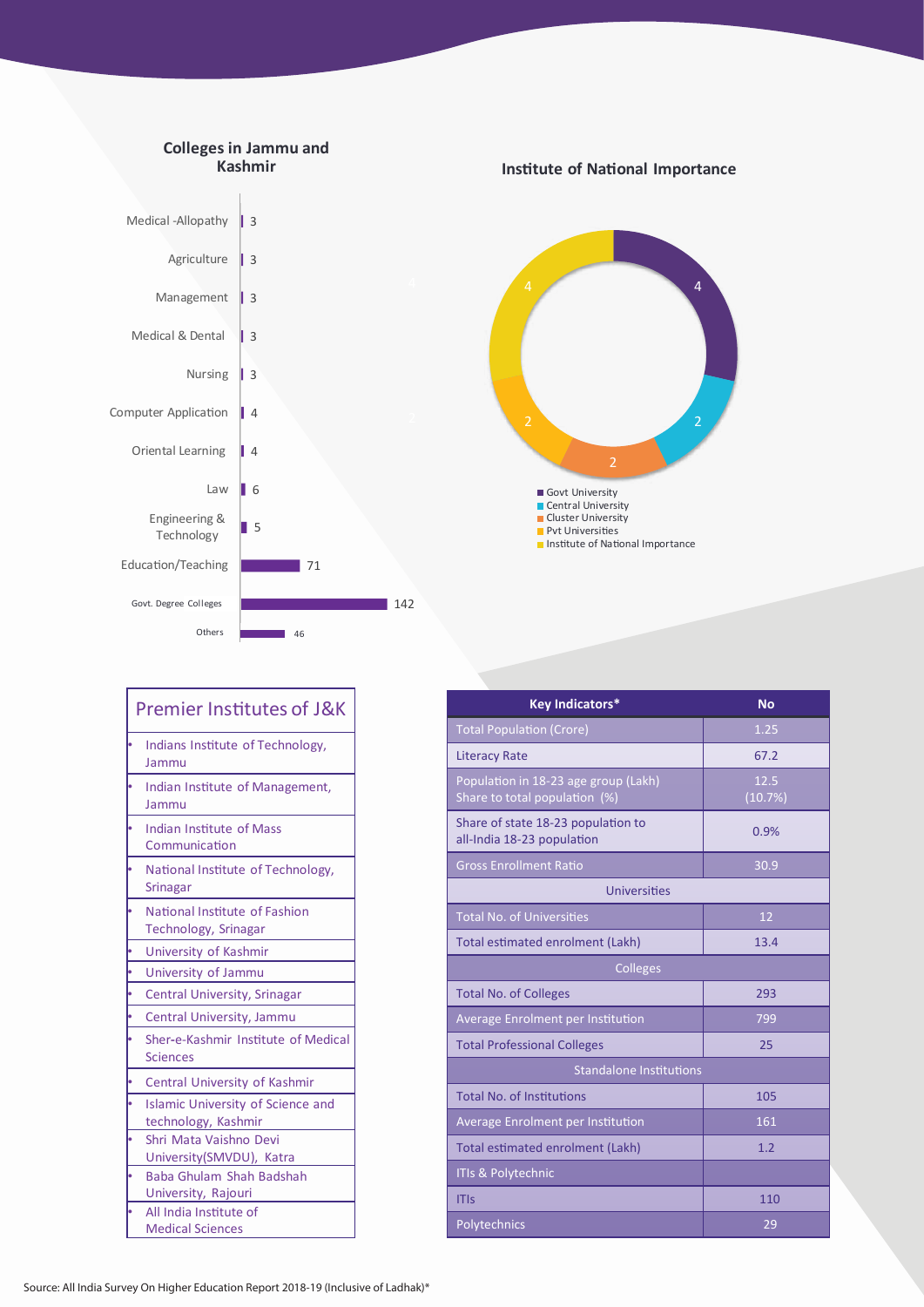## **POLICY HIGHLIGHTS**



## **INVESTMENT AREAS IDENTIFIED**